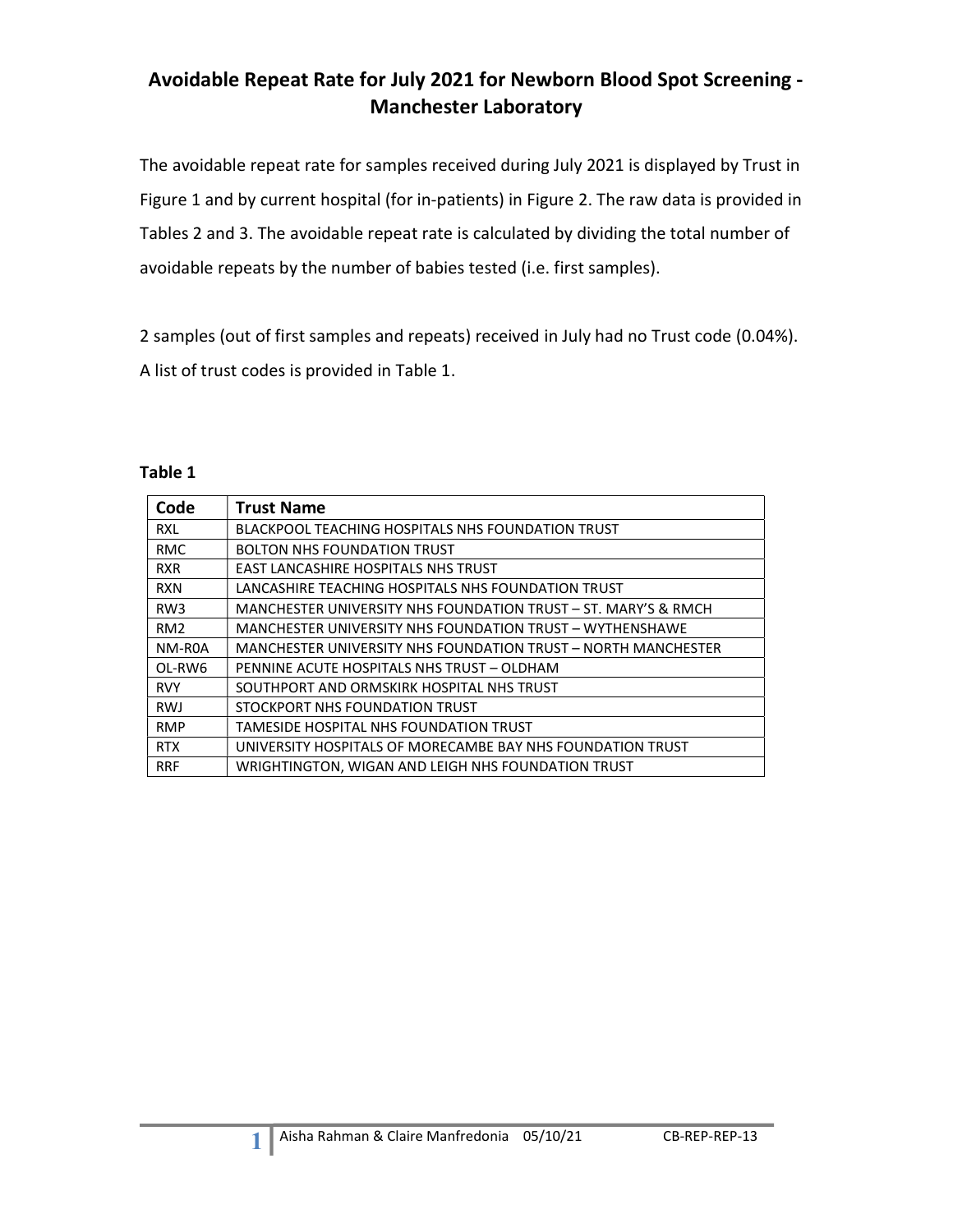### Figure 1 - Avoidable repeats by Trust

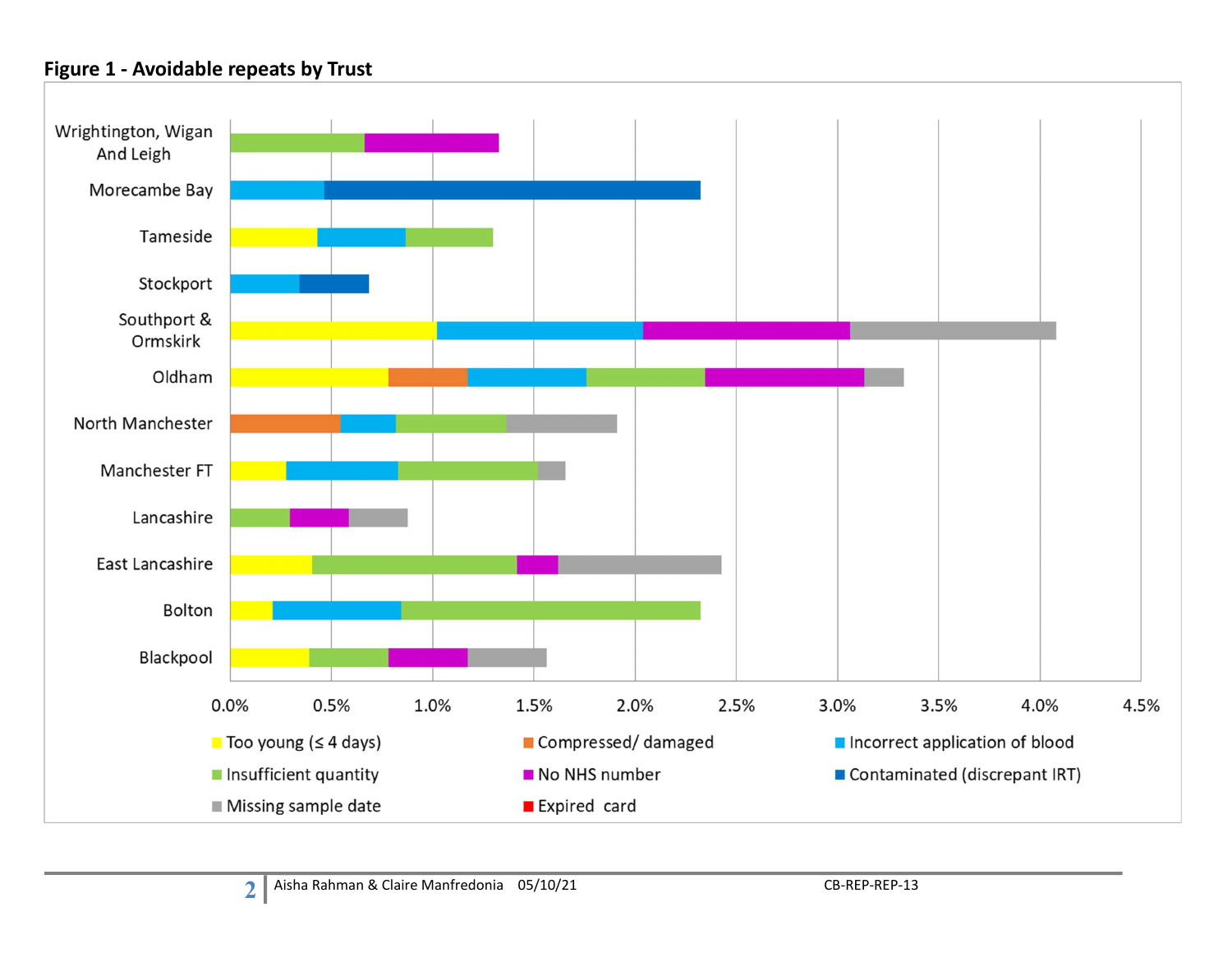

#### Figure 2 - Avoidable repeats by current hospital (in-patients)

There were no avoidable repeats for Furness, Blackburn, RMCH and Preston.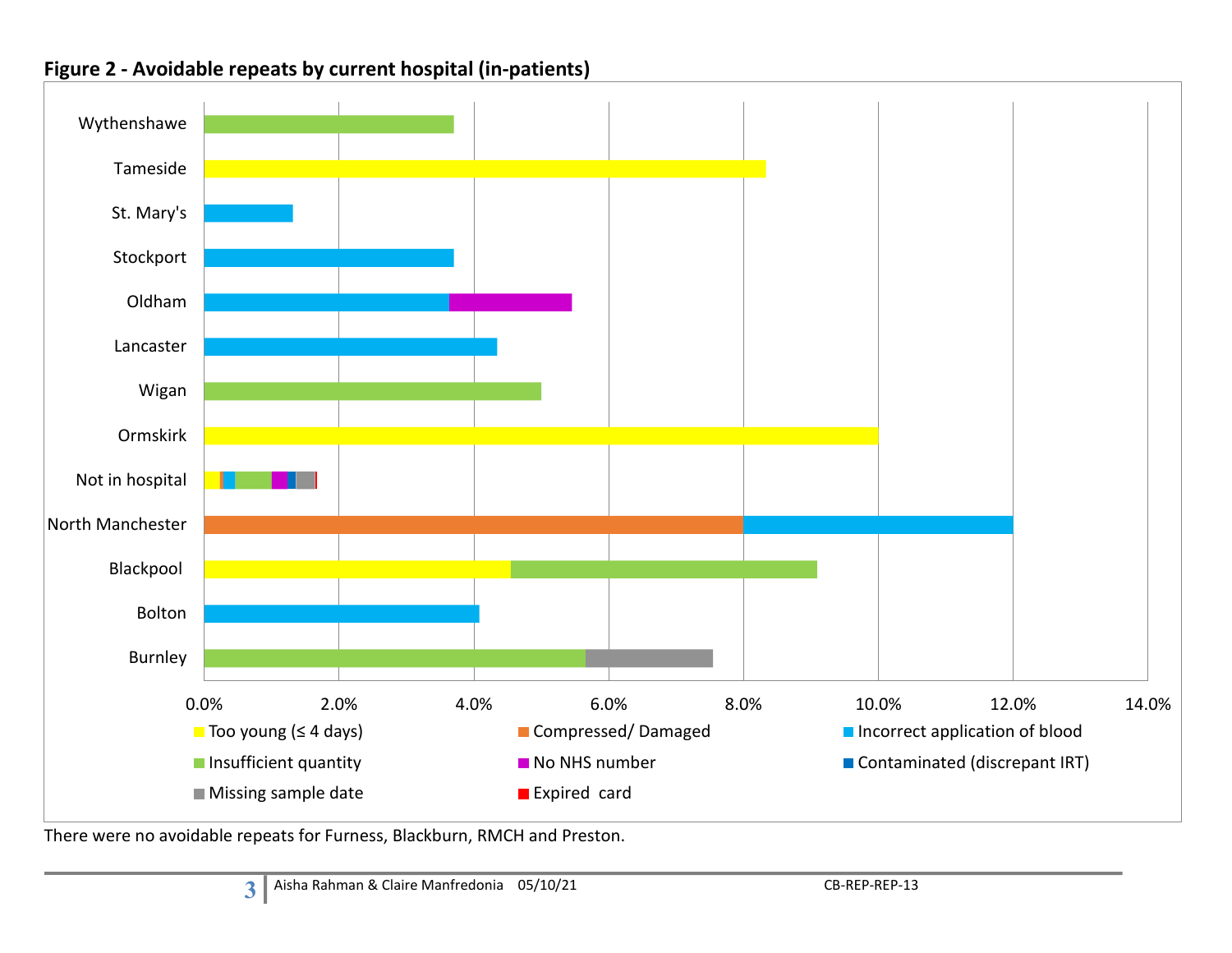## Table 2 – Avoidable repeats by Trust for July 2021

| <b>Row Labels</b>                                          | Number of<br>first<br>samples<br>received/<br>babies tested | Too soon<br>after<br>transfusion<br>(<72 hours)* | Too young for<br>reliable<br>screening<br>(≤ 4 days) | Bloodspot<br>card<br>damaged in<br>transit | Bloodspot<br>compressed<br>/damaged | Expired<br>bloodspot<br>card | Incorrect<br>application<br>of blood on<br>card | quantity                | Insufficient   >14 days in   No NHS<br>transit | number         | Contaminated<br>(discrepant<br>IRT) | Missing<br>sample<br>date | DOB<br>missing | Number of<br>Avoidable<br>Repeat<br><b>Requests</b> | Avoidable<br>Repeat<br><b>Requests</b><br>Rate |
|------------------------------------------------------------|-------------------------------------------------------------|--------------------------------------------------|------------------------------------------------------|--------------------------------------------|-------------------------------------|------------------------------|-------------------------------------------------|-------------------------|------------------------------------------------|----------------|-------------------------------------|---------------------------|----------------|-----------------------------------------------------|------------------------------------------------|
| Blackpool Teaching Hospitals NHS FT                        | 256                                                         | $\overline{0}$                                   | $\overline{1}$                                       | $\mathbf{0}$                               | $\overline{0}$                      | $\overline{0}$               | $\mathbf 0$                                     | 1                       | $\overline{0}$                                 | 1              | $\mathbf{0}$                        | $\overline{1}$            | $\overline{0}$ | $\overline{4}$                                      | 1.6%                                           |
| <b>Bolton NHS FT</b>                                       | 473                                                         | $\overline{2}$                                   | <sup>1</sup>                                         | $\Omega$                                   | $\overline{0}$                      | $\mathbf 0$                  | $\overline{3}$                                  | $\overline{7}$          | $\mathbf 0$                                    | $\mathbf{0}$   | $\mathbf 0$                         | $\Omega$                  | $\mathbf 0$    | 11                                                  | 2.3%                                           |
| East Lancashire Hospitals NHS Trust                        | 494                                                         | 1                                                | 2                                                    | $\mathbf{0}$                               | $\mathbf{0}$                        | $\mathbf 0$                  | $\mathbf 0$                                     | 5                       | $\mathbf 0$                                    | 1              | $\mathbf 0$                         | $\overline{4}$            | $\mathbf 0$    | 12                                                  | 2.4%                                           |
| Lancashire Teaching Hospitals NHS FT                       | 341                                                         | $\mathbf{0}$                                     | $\mathbf{0}$                                         | $\mathbf{0}$                               | $\overline{0}$                      | $\mathbf 0$                  | $\mathbf{0}$                                    | 1                       | $\mathbf{0}$                                   | 1              | $\mathbf{0}$                        | 1                         | $\mathbf{0}$   | 3                                                   | $0.9\%$                                        |
| Manchester University NHS FT - SMH, RMCH & WH              | 724                                                         | $\overline{\mathbf{3}}$                          | $\overline{2}$                                       | $\mathbf{0}$                               | $\overline{0}$                      | $\overline{0}$               | $\overline{4}$                                  | 5                       | $\mathbf 0$                                    | $\overline{0}$ | $\mathbf{0}$                        | 1                         | $\mathbf 0$    | 12                                                  | 1.7%                                           |
| North Manchester (MFT)                                     | 366                                                         | $\Omega$                                         | $\Omega$                                             | $\Omega$                                   | $\overline{2}$                      | $\overline{0}$               | $\overline{1}$                                  | $\overline{2}$          | $\mathbf{0}$                                   | $\Omega$       | $\Omega$                            | $\overline{2}$            | $\mathbf{0}$   | $\overline{7}$                                      | 1.9%                                           |
|                                                            | $\overline{2}$                                              |                                                  |                                                      |                                            |                                     |                              |                                                 |                         |                                                |                |                                     |                           |                |                                                     |                                                |
| Not Stated<br><b>Health Visitor</b>                        | 32                                                          | $\mathbf{0}$<br>$\Omega$                         | $\mathbf{0}$                                         | $\mathbf{0}$                               | $\overline{0}$                      | $\overline{0}$               | $\mathbf 0$                                     | $\overline{0}$          | $\mathbf 0$                                    | $\overline{0}$ | $\mathbf{0}$                        | 1                         | $\mathbf 0$    | $\mathbf{1}$                                        | 50.0%                                          |
| Oldham (Pennine Acute Hospitals NHS Trust)                 | 511                                                         |                                                  | $\mathbf{0}$                                         | $\mathbf{0}$                               | $\overline{0}$                      | 1                            | $\mathbf 0$                                     | $\overline{0}$          | $\overline{0}$                                 | $\overline{0}$ | $\mathbf 0$                         | $\mathbf{0}$              | $\mathbf{0}$   | $\mathbf{1}$                                        | 3.1%                                           |
|                                                            | 98                                                          | $\Omega$                                         | $\overline{4}$                                       | $\Omega$                                   | $\overline{2}$                      | $\overline{0}$               | $\overline{\mathbf{3}}$                         | $\overline{\mathbf{3}}$ | $\Omega$                                       | $\overline{4}$ | $\mathbf 0$                         | $\mathbf{1}$              | $\mathbf 0$    | 17                                                  | 3.3%                                           |
| Southport & Ormskirk Hospital NHS Trust                    |                                                             | $\Omega$                                         | $\overline{1}$                                       | $\mathbf{0}$                               | $\overline{0}$                      | $\overline{0}$               | 1                                               | $\overline{0}$          | $\mathbf{0}$                                   | 1              | $\mathbf 0$                         | 1                         | $\mathbf{0}$   | $\overline{4}$                                      | 4.1%                                           |
| <b>Stockport NHS FT</b>                                    | 292                                                         | $\overline{0}$                                   | $\overline{0}$                                       | $\mathbf{0}$                               | $\overline{0}$                      | $\overline{0}$               | 1                                               | $\overline{0}$          | $\mathbf{0}$                                   | $\overline{0}$ | $\mathbf{1}$                        | $\mathbf{0}$              | $\overline{0}$ | $2^{\circ}$                                         | 0.7%                                           |
| Tameside And Glossop Integrated Care NHS FT                | 231                                                         | $\mathbf{0}$                                     | 1                                                    | $\mathbf{0}$                               | $\overline{0}$                      | $\mathbf 0$                  | 1                                               | 1                       | $\mathbf{0}$                                   | $\mathbf{0}$   | $\mathbf 0$                         | $\mathbf{0}$              | $\mathbf{0}$   | $\overline{\mathbf{3}}$                             | 1.3%                                           |
|                                                            | 215                                                         | 1                                                | $\overline{0}$                                       | $\mathbf{0}$                               | $\overline{0}$                      | $\overline{0}$               | $\mathbf{1}$                                    | $\overline{0}$          | $\overline{0}$                                 | $\overline{0}$ | $\overline{4}$                      | $\mathbf{0}$              | $\overline{0}$ | 5 <sup>1</sup>                                      | 2.3%                                           |
| University Hospitals of Morecambe Bay NHS FT               | 301                                                         | $\mathbf{0}$                                     | $\overline{0}$                                       | $\mathbf{0}$                               | $\overline{0}$                      | $\overline{0}$               | $\mathbf 0$<br>15                               | 2                       | $\mathbf{0}$                                   | 2              | $\overline{0}$                      | $\mathbf{0}$              | $\mathbf{0}$   | $\overline{4}$                                      | 1.3%                                           |
| Wrightington, Wigan and Leigh NHS FT<br><b>Grand Total</b> | 4336                                                        | $\overline{7}$                                   | 12                                                   |                                            | $\overline{4}$                      | $\mathbf{1}$                 |                                                 | 27                      | $\mathbf 0$                                    | 10             | 5 <sup>1</sup>                      | 12                        | $\mathbf{0}$   | 86                                                  | 2.0%                                           |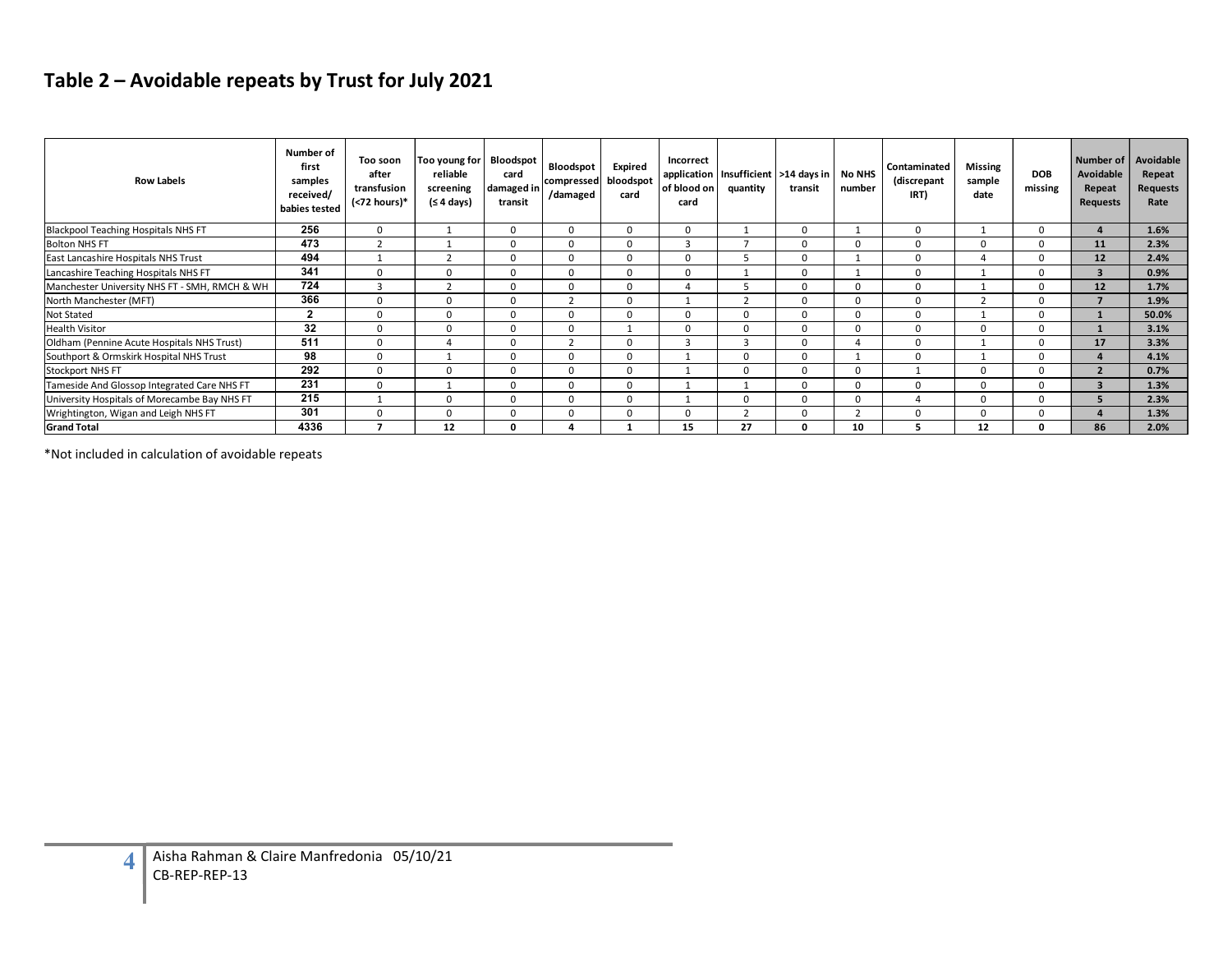# Table 3 – Avoidable repeats by current hospital (in-patients) for July 2021

| <b>Current Hospital</b>             | <b>Number of first</b><br>samples received/<br>babies tested | Too soon<br>after<br>transfusion<br>$\left( < 72 \right)$ | Too young<br>(≤ 4 days) | Damaged in<br>transit | Compresse<br>d/Damaged  | <b>Expired</b><br>card | Table 3 - Avoidable repeats by current hospital (in-patients) for July 2021<br>Incorrect<br>application<br>of blood | Insufficient<br>quantity | >14 days in<br>transit | <b>No NHS</b><br>number | Contaminat<br>ed<br>(discrepant | <b>Missing</b><br>sample date | <b>DOB</b><br><b>Missing</b> | Number of<br>Avoidable<br>Repeat | Avoidable<br>Repeat<br>Requests Rate |
|-------------------------------------|--------------------------------------------------------------|-----------------------------------------------------------|-------------------------|-----------------------|-------------------------|------------------------|---------------------------------------------------------------------------------------------------------------------|--------------------------|------------------------|-------------------------|---------------------------------|-------------------------------|------------------------------|----------------------------------|--------------------------------------|
|                                     |                                                              | hours)*                                                   |                         |                       |                         |                        |                                                                                                                     |                          |                        |                         | IRT)                            |                               |                              | <b>Requests</b>                  |                                      |
| <b>Burnley General Hospital</b>     | 53                                                           | 1                                                         | $\mathbf{0}$            | $\mathbf 0$           | $\mathbf 0$             | $\mathbf 0$            | $\mathbf{0}$                                                                                                        | $\overline{\mathbf{3}}$  | $\mathbf{0}$           | $\mathbf{0}$            | $\mathbf 0$                     | 1                             | $\mathbf 0$                  | $\overline{4}$                   | 7.5%                                 |
| Royal Bolton Hospital               | 49                                                           | $\overline{2}$                                            | $\Omega$                | $\Omega$              | $\overline{0}$          | $\mathbf{0}$           | $\overline{2}$                                                                                                      | $\mathbf 0$              | $\Omega$               | $\mathbf{0}$            | $\overline{0}$                  | $\mathbf{0}$                  | $\mathbf 0$                  | $\overline{2}$                   | 4.1%                                 |
| Blackpool Victoria Hospital         | 22                                                           | $\mathbf{0}$                                              | 1                       | $\mathbf 0$           | $\overline{\mathbf{0}}$ | $\mathbf 0$            | $\mathbf{0}$                                                                                                        | 1                        | $\overline{0}$         | $\mathbf{0}$            | $\overline{0}$                  | $\mathbf{0}$                  | $\mathbf{0}$                 | $\overline{2}$                   | 9.1%                                 |
| Furness General Hospital            | $\overline{7}$                                               | $\mathbf 0$                                               | $\mathbf 0$             | $\mathbf 0$           | $\mathbf 0$             | $\mathbf 0$            | $\mathbf 0$                                                                                                         | $\mathbf 0$              | $\mathbf 0$            | $\mathbf 0$             | $\mathbf 0$                     | $\mathbf 0$                   | $\mathbf 0$                  | $\mathbf{0}$                     | 0.0%                                 |
| North Manchester General Hospital   | 25                                                           | $\mathbf 0$                                               | $\mathbf{0}$            | $\mathbf 0$           | $\overline{2}$          | $\mathbf 0$            | 1                                                                                                                   | $\mathbf 0$              | $\mathbf 0$            | $\mathbf 0$             | $\mathbf 0$                     | $\mathbf{0}$                  | $\mathbf 0$                  | $\overline{\mathbf{3}}$          | 12.0%                                |
| Not in hospital                     | 3893                                                         | $\mathbf 0$                                               | 9                       | $\mathbf 0$           | $\overline{2}$          | 1                      | $7\overline{ }$                                                                                                     | 21                       | $\mathbf 0$            | 9                       | 5                               | 11                            | $\mathbf 0$                  | 65                               | 1.7%                                 |
| Ormskirk & District General         | 10                                                           | $\mathbf 0$                                               | 1                       | $\mathbf 0$           | $\mathbf 0$             | $\mathbf 0$            | $\mathbf{0}$                                                                                                        | $\mathbf 0$              | $\mathbf 0$            | $\mathbf 0$             | $\mathbf 0$                     | $\mathbf 0$                   | $\mathbf 0$                  | $\mathbf{1}$                     | 10.0%                                |
| Royal Albert Edward Infirmary       | 20                                                           | $\mathbf 0$                                               | $\mathbf{0}$            | $\mathbf 0$           | $\mathbf 0$             | $\mathbf 0$            | $\mathbf{0}$                                                                                                        | 1                        | $\mathbf 0$            | $\mathbf{0}$            | $\mathbf 0$                     | $\mathbf{0}$                  | $\mathbf 0$                  | $\mathbf{1}$                     | 5.0%                                 |
| Royal Blackburn Hospital            | $\mathbf{1}$                                                 | $\mathbf{0}$                                              | $\mathbf{0}$            | $\mathbf 0$           | $\overline{0}$          | $\mathbf 0$            | $\mathbf{0}$                                                                                                        | $\mathbf 0$              | $\mathbf 0$            | $\mathbf{0}$            | $\mathbf{0}$                    | $\mathbf{0}$                  | $\mathbf 0$                  | $\mathbf{0}$                     | 0.0%                                 |
| Royal Lancaster Infirmary           | 23                                                           | 1                                                         | $\Omega$                | $\mathbf 0$           | $\mathbf 0$             | $\Omega$               | 1                                                                                                                   | $\mathbf 0$              | $\Omega$               | $\mathbf{0}$            | $\overline{0}$                  | $\mathbf{0}$                  | $\mathbf 0$                  | $\mathbf{1}$                     | 4.3%                                 |
| Royal Manchester Childrens Hospital | $\overline{2}$                                               | 1                                                         | $\Omega$                | $\mathbf 0$           | $\overline{0}$          | $\mathbf{0}$           | $\mathbf{0}$                                                                                                        | $\mathbf 0$              | $\Omega$               | $\mathbf{0}$            | $\overline{0}$                  | $\mathbf{0}$                  | $\mathbf{0}$                 | $\mathbf{0}$                     | 0.0%                                 |
| Royal Oldham Hospital               | 55                                                           | $\mathbf{0}$                                              | $\mathbf{0}$            | $\mathbf 0$           | $\mathbf 0$             | $\mathbf 0$            | $\overline{2}$                                                                                                      | $\mathbf{0}$             | $\mathbf 0$            | 1                       | $\mathbf 0$                     | $\overline{0}$                | $\mathbf 0$                  | $\overline{\mathbf{3}}$          | 5.5%                                 |
| Royal Preston Hospital              | 34                                                           | $\mathbf 0$                                               | $\mathbf 0$             | $\mathbf 0$           | $\mathbf 0$             | $\mathbf 0$            | $\mathbf{0}$                                                                                                        | $\mathbf 0$              | $\mathbf 0$            | $\mathbf 0$             | $\mathbf 0$                     | $\overline{0}$                | $\mathbf 0$                  | $\mathbf{0}$                     | 0.0%                                 |
| Stepping Hill Hospital              | 27                                                           | $\mathbf 0$                                               | $\mathbf 0$             | $\mathbf 0$           | $\mathbf 0$             | $\mathbf{0}$           | $\mathbf{1}$                                                                                                        | $\mathbf 0$              | $\mathbf 0$            | $\mathbf 0$             | $\mathbf 0$                     | $\mathbf 0$                   | $\mathbf 0$                  | $\mathbf{1}$                     | 3.7%                                 |
| St Mary's Hospital, Manchester      | 76                                                           | $\overline{2}$                                            | $\mathbf 0$             | $\mathbf{0}$          | $\mathbf 0$             | $\mathbf 0$            | 1                                                                                                                   | $\mathbf 0$              | $\mathbf 0$            | $\mathbf{0}$            | $\mathbf{0}$                    | $\mathbf{0}$                  | $\mathbf 0$                  | $\mathbf{1}$                     | 1.3%                                 |
| Tameside General Hospital           | 12                                                           | $\mathbf 0$                                               | $\mathbf{1}$            | $\mathbf 0$           | $\mathbf 0$             | $\mathbf 0$            | $\mathbf{0}$                                                                                                        | $\mathbf 0$              | $\mathbf 0$            | $\mathbf 0$             | $\mathbf 0$                     | $\mathbf 0$                   | $\mathbf 0$                  | $\mathbf{1}$                     | 8.3%                                 |
| Wythenshawe Hospital                | 27                                                           | $\mathbf 0$                                               | $\mathbf 0$             | $\mathbf 0$           | $\mathbf 0$             | $\mathbf 0$            | $\mathbf{0}$                                                                                                        | 1                        | $\mathbf 0$            | $\mathbf 0$             | $\mathbf{0}$                    | $\mathbf 0$                   | $\mathbf 0$                  | $\mathbf{1}$                     | 3.7%                                 |
| <b>Grand Total</b>                  | 4336                                                         | $\overline{7}$                                            | 12                      | $\Omega$              | $\overline{4}$          | <sup>1</sup>           | 15                                                                                                                  | 27                       | $\Omega$               | 10                      | -5                              | 12                            | $\mathbf{0}$                 | 86                               | 2.0%                                 |